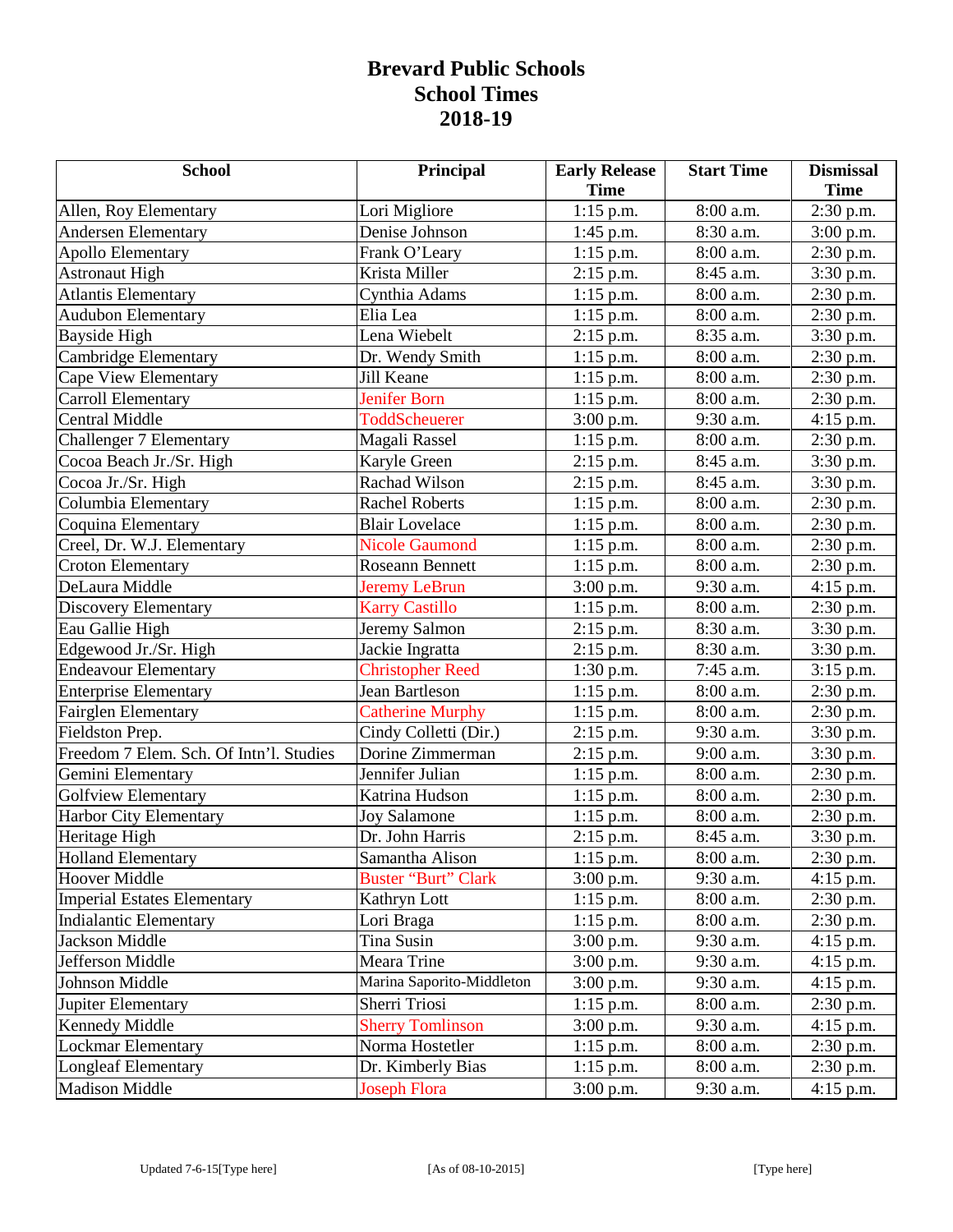## **Brevard Public Schools School Times 2018-19**

| <b>School</b>                           | Principal               | <b>Early Release</b> | <b>Start Time</b>       | <b>Dismissal</b> |
|-----------------------------------------|-------------------------|----------------------|-------------------------|------------------|
|                                         |                         | <b>Time</b>          |                         | <b>Time</b>      |
| <b>Manatee Elementary</b>               | <b>Shannon Daly</b>     | $1:15$ p.m.          | 8:00 a.m.               | $2:30$ p.m.      |
| <b>McAuliffe Elementary</b>             | Victoria Finsted        | $1:15$ p.m.          | 8:00 a.m.               | $2:30$ p.m.      |
| McNair Magnet                           | Jasmine DeLaughter      | 3:00 p.m.            | 9:30 a.m.               | 4:15 p.m.        |
| Meadowlane Intermediate                 | <b>Adrienne Schwab</b>  | $1:15$ p.m.          | 8:00 a.m.               | 2:30 p.m.        |
| Meadowlane Primary                      | <b>Susan Schroeder</b>  | $1:15$ p.m.          | 8:00 a.m.               | 2:30 p.m.        |
| Melbourne High                          | James (Chad) Kirk       | $2:15$ p.m.          | 8:45 a.m.               | 3:30 p.m.        |
| Merritt Island High                     | <b>James Rehmer</b>     | $2:15$ p.m.          | 8:45 a.m.               | 3:30 p.m.        |
| <b>MILA Elementary</b>                  | Kelli Dufresne          | $1:15$ p.m.          | 8:15 a.m.               | 2:45 p.m.        |
| <b>Mims Elementary</b>                  | <b>Sheryl Haskins</b>   | $1:15$ p.m.          | $8:00$ a.m.             | 2:30 p.m.        |
| <b>Oak Park Elementary</b>              | <b>Susan Mulchrone</b>  | $1:15$ p.m.          | 8:00 a.m.               | 2:30 p.m.        |
| <b>Ocean Breeze Elementary</b>          | <b>Shelley Michaud</b>  | $1:15$ p.m.          | 8:00 a.m.               | 2:30 p.m.        |
| Palm Bay Elementary                     | Michael Mahl            | $1:15$ p.m.          | 8:00 a.m.               | 2:30 p.m.        |
| Palm Bay High                           | Karl (Jud) Kaminski     | $2:15$ p.m.          | 8:45 a.m.               | 3:30 p.m.        |
| Pinewood Elementary                     | Mitzi Robinson          | $1:15$ p.m.          | 8:00 a.m.               | 2:30 p.m.        |
| Port Malabar Elementary                 | Cindy Whalin            | $1:15$ p.m.          | 8:00 a.m.               | $2:30$ p.m.      |
| <b>Quest Elementary</b>                 | Christine Boyd          | $1:15$ p.m.          | 8:00 a.m.               | 2:30 p.m.        |
| Riverdale Country School                | Nik Torma               | $2:15$ p.m.          | 9:30 a.m.               | 4:00 p.m.        |
| <b>Riverview School</b>                 | Terri Barlow            | $1:15$ p.m.          | 8:00 a.m.               | 2:30 p.m.        |
| Riviera Elementary                      | Kori Hurst              | $1:15$ p.m.          | 8:00 a.m.               | $2:30$ p.m.      |
| Rockledge High                          | <b>Bradley Merrill</b>  | $2:15$ p.m.          | 8:45 a.m.               | 3:30 p.m.        |
| Roosevelt Elementary                    | Kimberly Humphrey       | $1:15$ p.m.          | 8:00 a.m.               | 2:30 p.m.        |
| Sabal Elementary                        | Stephanie Hall          | $1:15$ p.m.          | 8:00 a.m.               | 2:30 p.m.        |
| Satellite High                          | <b>Robert Pruett II</b> | $2:15$ p.m.          | 8:45 a.m.               | 3:30 p.m.        |
| <b>Saturn Elementary</b>                | Janice Rutherford       | $1:15$ p.m.          | 8:00 a.m.               | 2:30 p.m.        |
| Sea Park Elementary                     | Ena Leiba               | $1:15$ p.m.          | 8:00 a.m.               | 2:30 p.m.        |
| Sherwood Elementary                     | Karen Ivery             | $1:15$ p.m.          | 8:00 a.m.               | $2:30$ p.m.      |
| South Lake Elementary                   | Jennifer Brockwell      | $1:15$ p.m.          | 8:00 a.m.               | 2:30 p.m.        |
| Southwest Middle                        | <b>Ronald Shaw</b>      | 3:00 p.m.            | $\overline{9}$ :30 a.m. | $4:15$ p.m.      |
| Space Coast Jr./Sr. High                | Sylvia Mijuskovic       | $2:15$ p.m.          | 8:45 a.m.               | 3:30 p.m.        |
| Stevenson Elem. School of the Arts      | Michael Corneau         | $2:15$ p.m.          | 9:00 a.m.               | 3:20 p.m.        |
| <b>Stone Middle</b>                     | Mary Bland              | 3:00 p.m.            | 9:30 a.m.               | $4:15$ p.m.      |
| <b>Sunrise Elementary</b>               | <b>Barry Pichard</b>    | $1:15$ p.m.          | 8:00 a.m.               | 2:30 p.m.        |
| <b>Suntree Elementary</b>               | <b>Shari Tressler</b>   | $1:15$ p.m.          | 8:00 a.m.               | $2:30$ p.m.      |
| <b>Surfside Elementary</b>              | Lori Chaplin Masterson  | $1:15$ p.m.          | 8:00 a.m.               | 2:30 p.m.        |
| Titusville High                         | Annetha Jones           | $2:15$ p.m.          | 8:45 a.m.               | 3:30 p.m.        |
| <b>Tropical Elementary</b>              | <b>Kristin Sorokin</b>  | $1:15$ p.m.          | 8:00 a.m.               | $2:30$ p.m.      |
| <b>Turner Elementary</b>                | <b>Ashley Toll</b>      | $1:15$ p.m.          | 8:00 a.m.               | $2:30$ p.m.      |
| <b>University Park Elementary</b>       | <b>Ana Diaz</b>         | $1:15$ p.m.          | 8:00 a.m.               | 2:30 p.m.        |
| Viera High                              | Miguel Alba             | $2:15$ p.m.          | 8:45 a.m.               | 3:30 p.m.        |
| West Melbourne Elem. School for Science | Dr. Neleffra Marshall   | $2:15$ p.m.          | 9:00 a.m.               | 3:30 p.m.        |
| West Shore Jr./Sr. High                 | Eric Fleming            | $2:15$ p.m.          | 8:30 a.m.               | 3:30 p.m.        |
| <b>Westside Elementary</b>              | Darlene Rogers          | $1:15$ p.m.          | 8:00 a.m.               | 2:30 p.m.        |
| Williams Elementary                     | <b>Wes Harold</b>       | $1:15$ p.m.          | 8:00 a.m.               | 2:30 p.m.        |